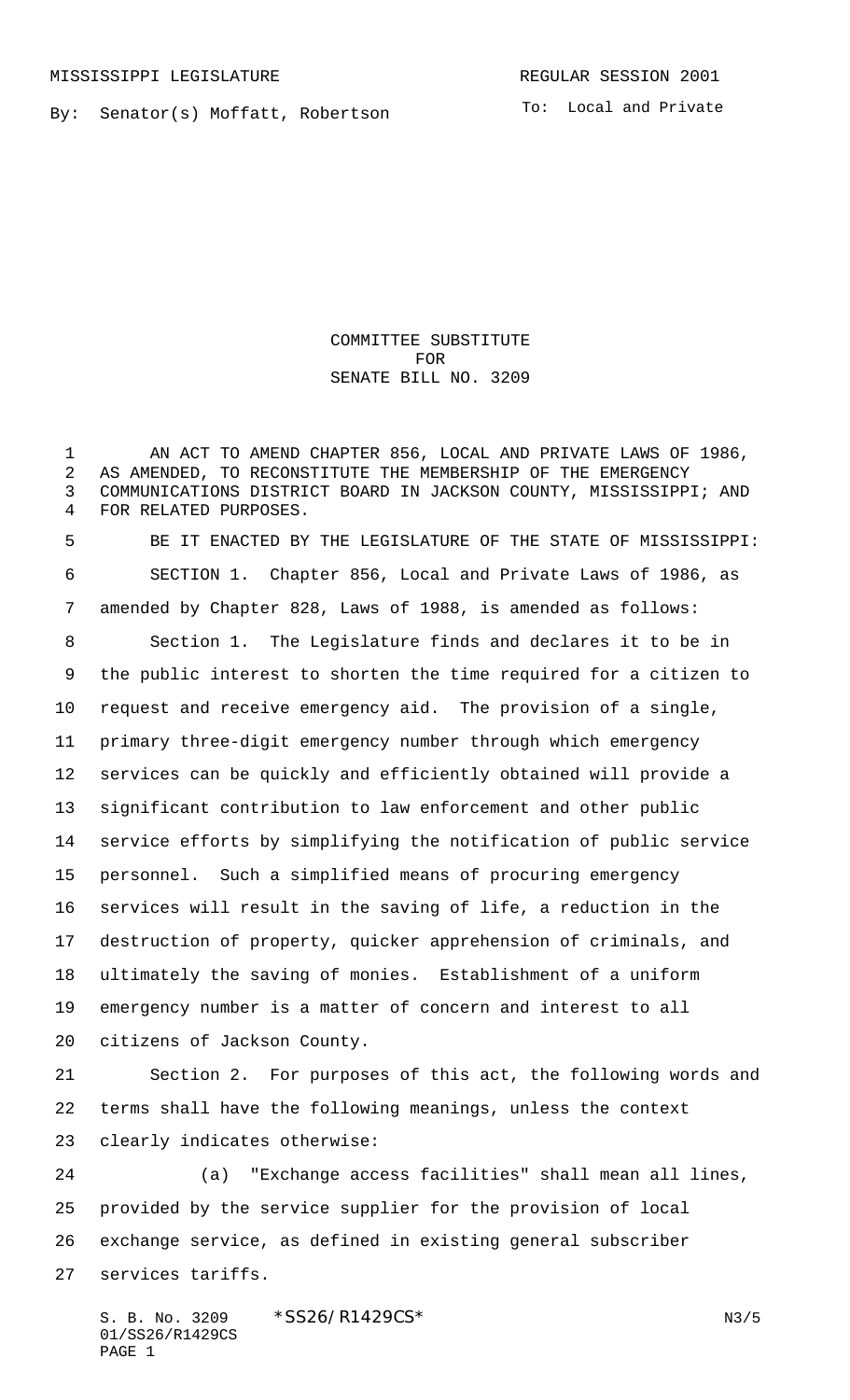(b) "Tariff rate" shall mean the rate or rates billed by a service supplier as stated in the service supplier's tariffs and approved by the Public Service Commission, which represent the service supplier's recurring charges for exchange access facilities, exclusive of all taxes, fees, licenses, or similar charges whatsoever.

 (c) "District" shall mean any communications district created pursuant to this act.

 (d) "Service supplier" shall mean any person providing exchange telephone service to any service user throughout the county.

 (e) "Service user" shall mean any person, not otherwise exempt from taxation, who is provided exchange telephone service in the county.

 (f) "E911" shall mean Enhanced Universal Emergency Number Service or Enhanced 911 Service which is a telephone exchange communications service whereby a Public Safety Answering Point (PSAP) designated by the customer may receive telephone calls dialed to the telephone number 911. E911 Service includes lines and equipment necessary for the answering, transferring and dispatching of public emergency telephone calls originated by persons within the serving area who dial 911.

 Section 3. The Board of Supervisors of Jackson County is hereby authorized and empowered, in its discretion, to create, by order duly adopted and entered on its minutes, an emergency communications district composed of all of the territory within the county.

S. B. No. 3209 \*SS26/R1429CS\* 01/SS26/R1429CS PAGE 2 Section 4. (1) When any such district is created, the affairs of the district shall be governed by a commission composed of the following: (a) the Jackson County Civil Defense Director; (b) the Jackson County Sheriff; (c) the Police Chief of the City of Pascagoula; (d) the Police Chief of the City of Moss Point; (e) the Police Chief of the City of Ocean Springs; (f) the Chief Law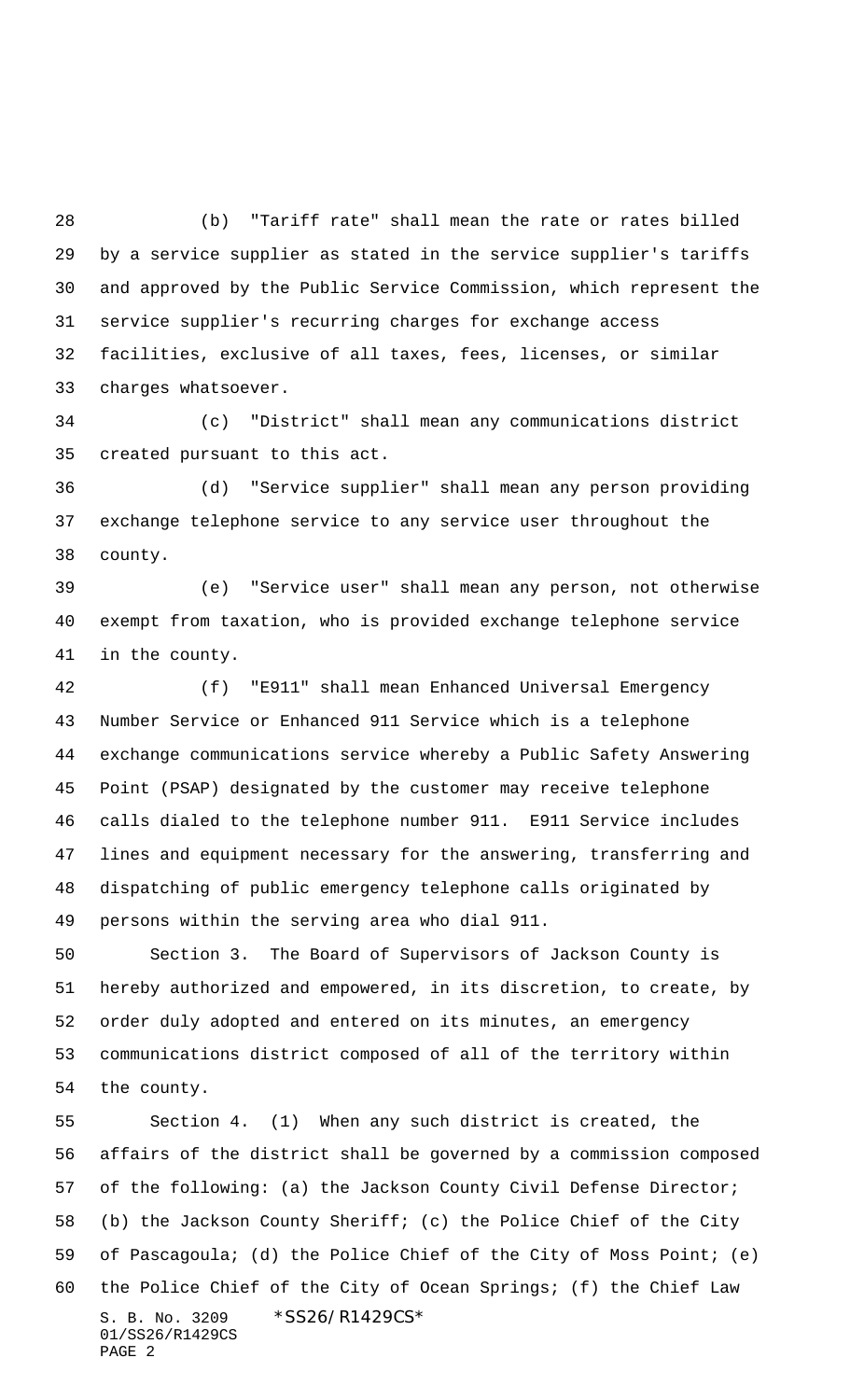Enforcement Officer of the City of Gautier; (g) the Fire Chief of the City of Pascagoula; (h) the Fire Chief of the City of Moss Point; (i) the Fire Chief of the City of Ocean Springs; (j) the Chief Fire Service Officer of the City of Gautier; (k) a member of the Mississippi Highway Safety Patrol office in Gulfport; (l) a representative of the County Contract Ambulance Provider; and (m) five (5) citizens appointed one (1) each by the Board of Supervisors of Jackson County, the governing authorities of the City of Pascagoula, the governing authorities of the City of Moss Point, the governing authorities of the City of Ocean Springs and the governing authorities of the City of Gautier.

 (2) From and after the effective date of Senate Bill No. 3209, 2001 Regular Session, the commission created pursuant to subsection (1) of this section shall be reconstituted as follows: the Board of Supervisors of Jackson County shall appoint a commission composed of seven (7) citizens to govern the district. Initially, two (2) members shall be appointed for a term of two (2) years, two (2) members shall be appointed for a term of three (3) years and three (3) members shall be appointed for a term of four (4) years. Such terms shall begin upon the effective date of Senate Bill No. 3209, 2001 Regular Session. Thereafter the term of office of the members of the board shall be four (4) years from the expiration date of the previous term or until their successors shall have been appointed and qualified. The members of the board shall be domiciled in the district and shall be qualified electors of the district.

 (3) The commission shall elect officers from among the membership of the commission and shall keep a full and complete record of its actions.

 (4) A majority of the commission membership shall constitute a quorum and all official action of the commission shall require a quorum.

S. B. No. 3209 \*SS26/R1429CS\* 01/SS26/R1429CS PAGE 3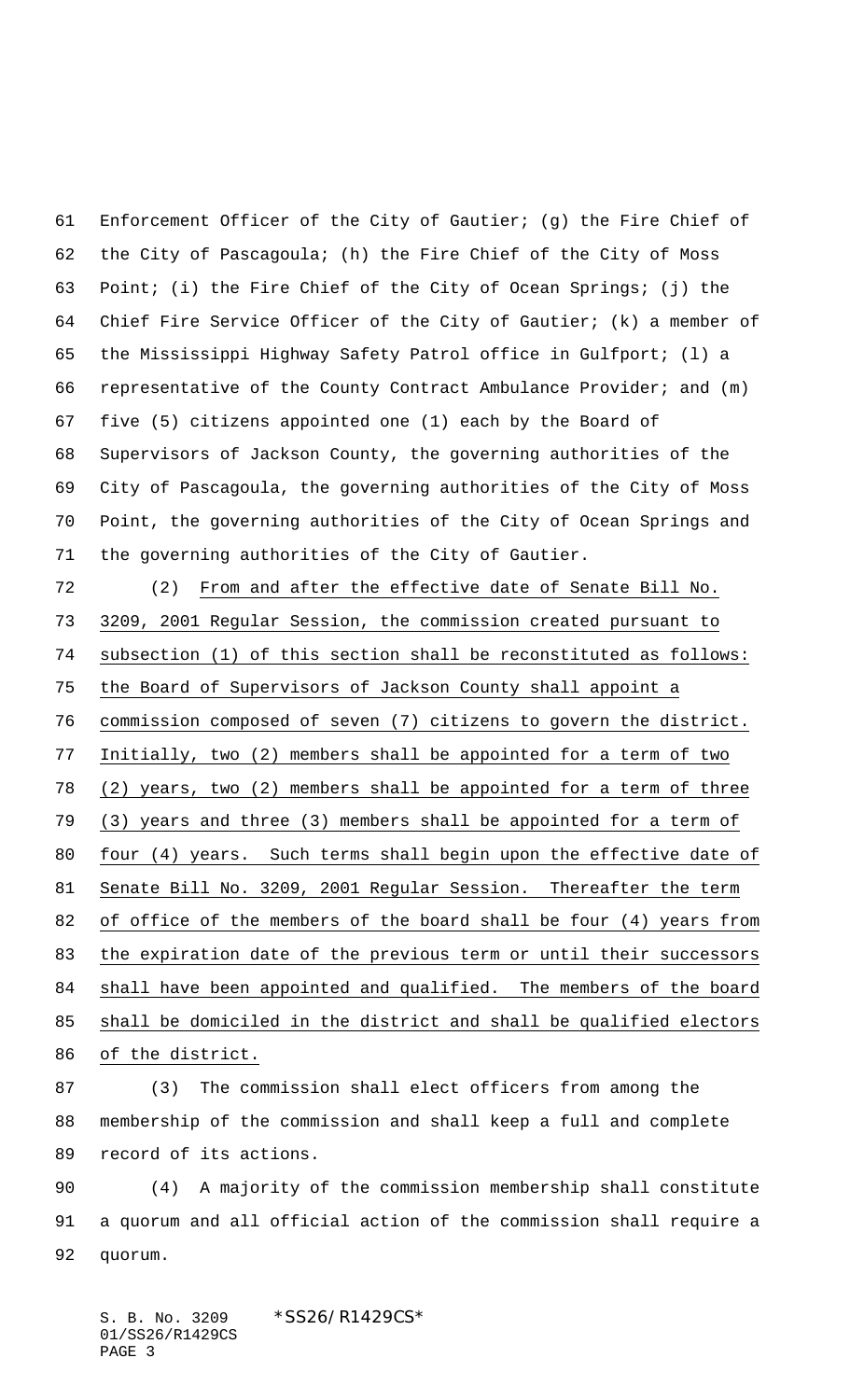Section 5. The digits 911 shall be the primary emergency telephone number, but the involved agencies may maintain a separate secondary backup number and shall maintain a separate number for nonemergency telephone calls.

 Section 6. The emergency telephone system shall be designed to have the capability of utilizing at least one (1) of the following four (4) methods in response to emergency calls:

 (a) "District dispatch method," which is a telephone service to a centralized dispatch center providing for the dispatch of an appropriate emergency service unit upon receipt of a telephone request for such services and a decision as to the proper action to be taken, including an E911 system as defined in Section 2 of this act.

 (b) "Relay method," which is a telephone service whereby pertinent information is noted by the recipient of a telephone request for emergency services, and is relayed to appropriate public safety agencies or other providers of emergency services for dispatch of an emergency service unit.

 (c) "Transfer method," which is a telephone service which receives telephone requests for emergency services and directly transfers such requests to an appropriate public safety agency or other provider of emergency services.

 (d) "Referral method," which is a telephone service which, upon the receipt of a telephone request for emergency services, provides the requesting party with the telephone number of the appropriate public safety agency or other provider of emergency services.

 The commission shall select the method which it determines to be the most feasible for the county.

S. B. No. 3209 \* SS26/R1429CS\* 01/SS26/R1429CS PAGE 4 Section 7. (1) The board of supervisors when so authorized by a vote of a majority of the qualified electors of the county voting in an election held therefor, in accordance with law, may levy an emergency telephone service charge in an amount not to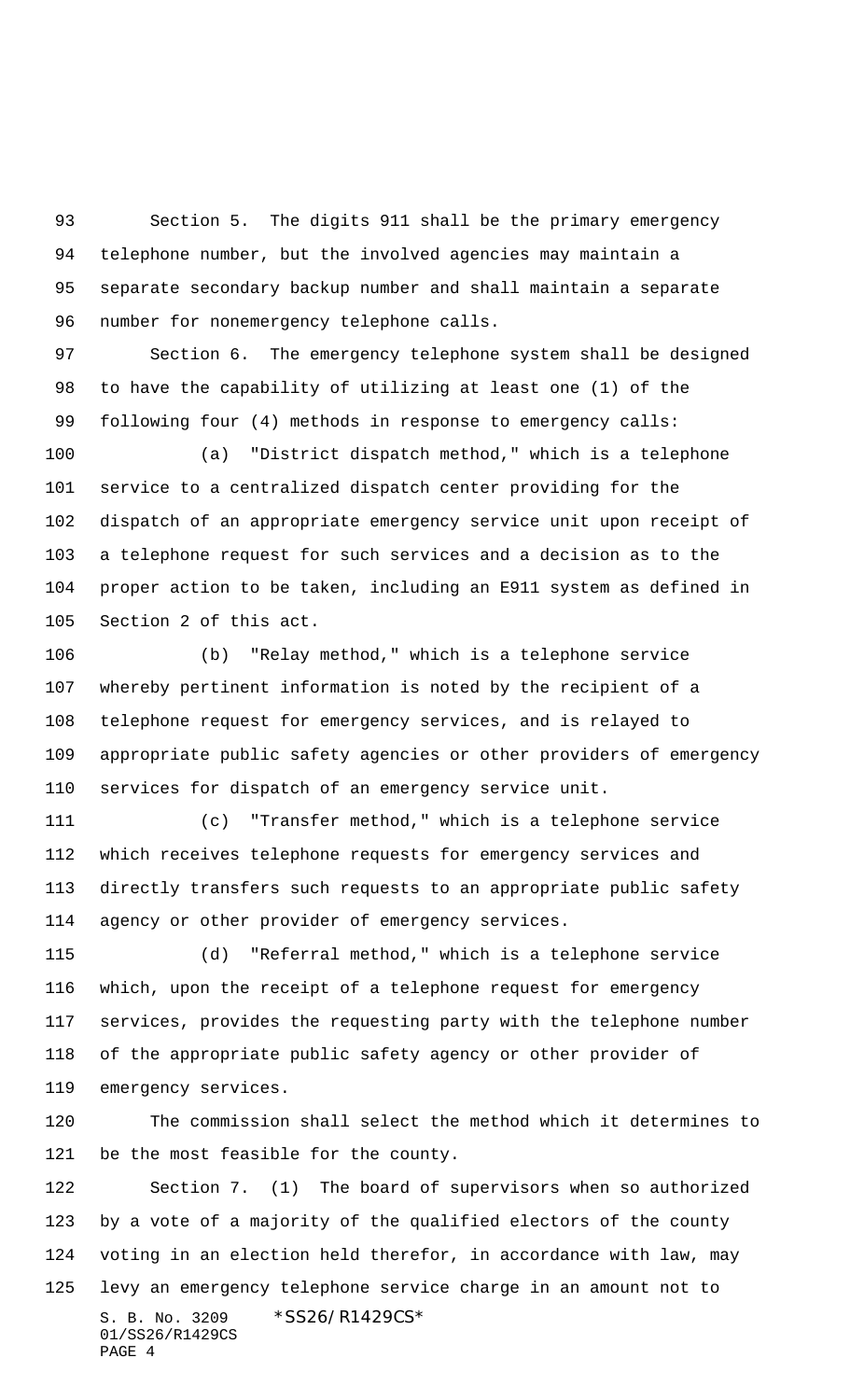exceed five percent (5%) of the tariff rate. The board of supervisors may, upon its own initiative, call such a special election in the manner provided by law for special elections. Any such service charge shall have uniform application and shall be imposed throughout the entirety of the district to the greatest extent possible in conformity with availability of such service in any area of the district.

 (2) If the proceeds generated by the emergency telephone service charge exceed the amount of monies necessary to fund the service, the board of supervisors shall reduce the service charge rate to an amount adequate to fund the service. In lieu of reducing the service charge rate, the board of supervisors may temporarily or permanently suspend such service charge, if the revenues generated therefrom exceed the needs. The board of supervisors may thereafter reestablish the original emergency telephone service charge rate, or lift the suspension thereof, if the amount of monies generated is not adequate to fund the service.

S. B. No. 3209 \*SS26/R1429CS\* 01/SS26/R1429CS PAGE 5 (3) An emergency telephone service charge shall be imposed only upon the amount received from the tariff rate exchange access lines. If there is no separate exchange access charge stated in the service supplier's tariffs, the board of supervisors shall determine a uniform percentage not in excess of eighty-five percent (85%) of the tariff rate for basic exchange telephone service that shall be deemed to be the equivalent of tariff rate exchange access lines, until such time as the service supplier establishes such a tariff rate. No such service charge shall be imposed upon more than twenty-five (25) exchange access facilities per person per location. Every billed service user shall be liable for any service charge imposed under this section until it has been paid to the service supplier. The duty of the service supplier to collect any such service charge shall commence upon the date of its implementation, which shall be specified in the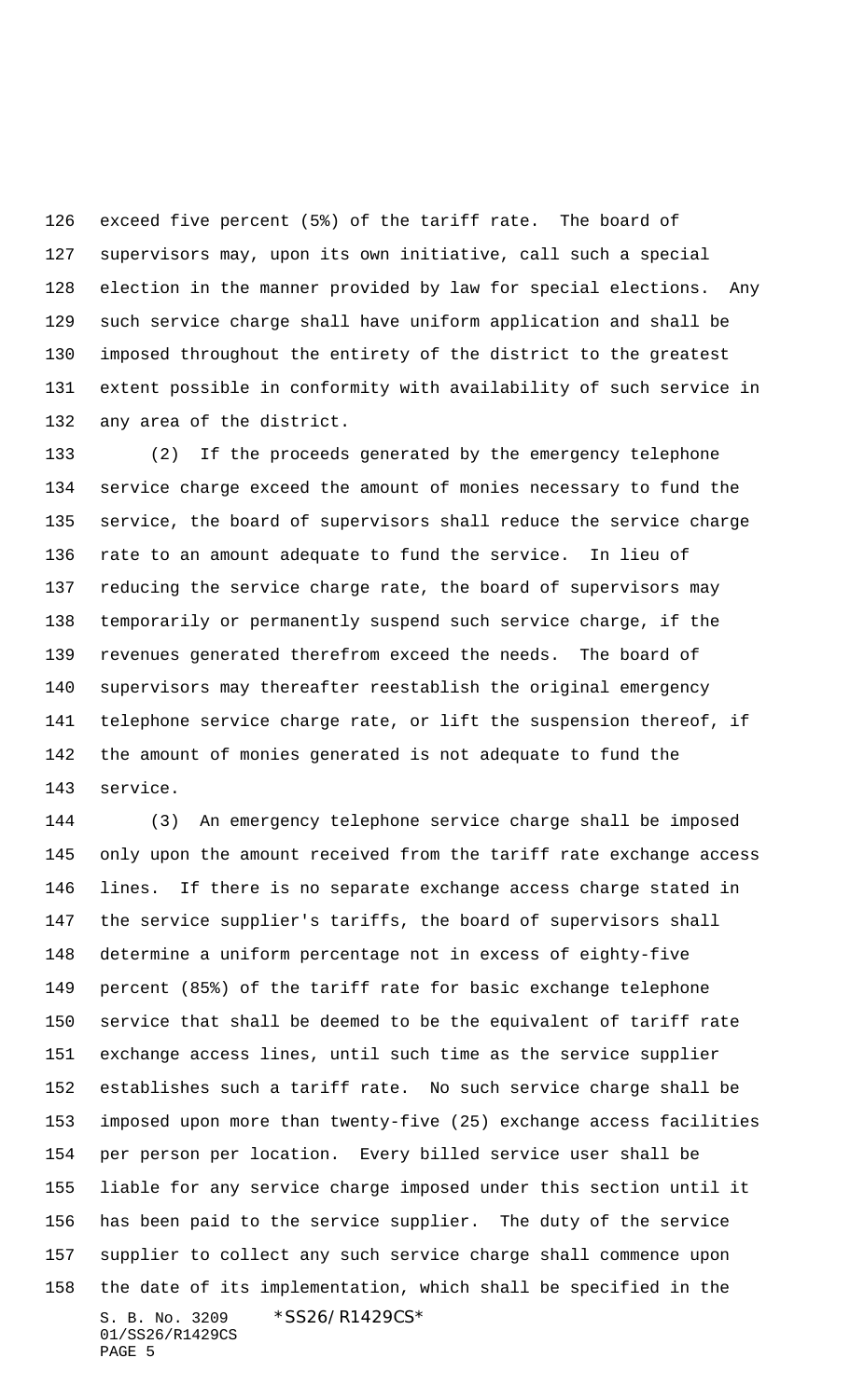resolution calling the election. Any such emergency telephone service charge shall be added to and may be stated separately in the billing by the service supplier to the service user.

 (4) The service supplier shall have no obligation to take any legal action to enforce the collection of any emergency telephone service charge. However, the service supplier shall annually provide the board of supervisors and governing commission with a list of the amount uncollected, together with the names and addresses of those service users who carry a balance that can be determined by the service supplier to be nonpayment of such service charge. The service charge shall be collected at the same time as the tariff rate in accordance with the regular billing practice of the service supplier. Good faith compliance by the service supplier with this provision shall constitute a complete defense to any legal action or claim which may result from the service supplier's determination of nonpayment and/or the identification of service users in connection therewith.

 (5) The amounts collected by the service supplier attributable to any emergency telephone service charge shall be due the county treasury quarterly. The amount of service charge collected in one (1) calendar quarter by the service supplier shall be remitted to the county no later than sixty (60) days after the close of a calendar quarter. A return, in such form as the board of supervisors and the service supplier agree upon, shall be filed with the county, together with a remittance of the amount of service charge collected payable to the county. The service supplier shall maintain records of the amount of the service charge collected for a period of at least two (2) years from date of collection. The board of supervisors and commission shall receive an annual audit of the service supplier's books and records with respect to the collection and remittance of the service charge. From the gross receipts to be remitted to the

S. B. No. 3209 \*SS26/R1429CS\* 01/SS26/R1429CS PAGE 6